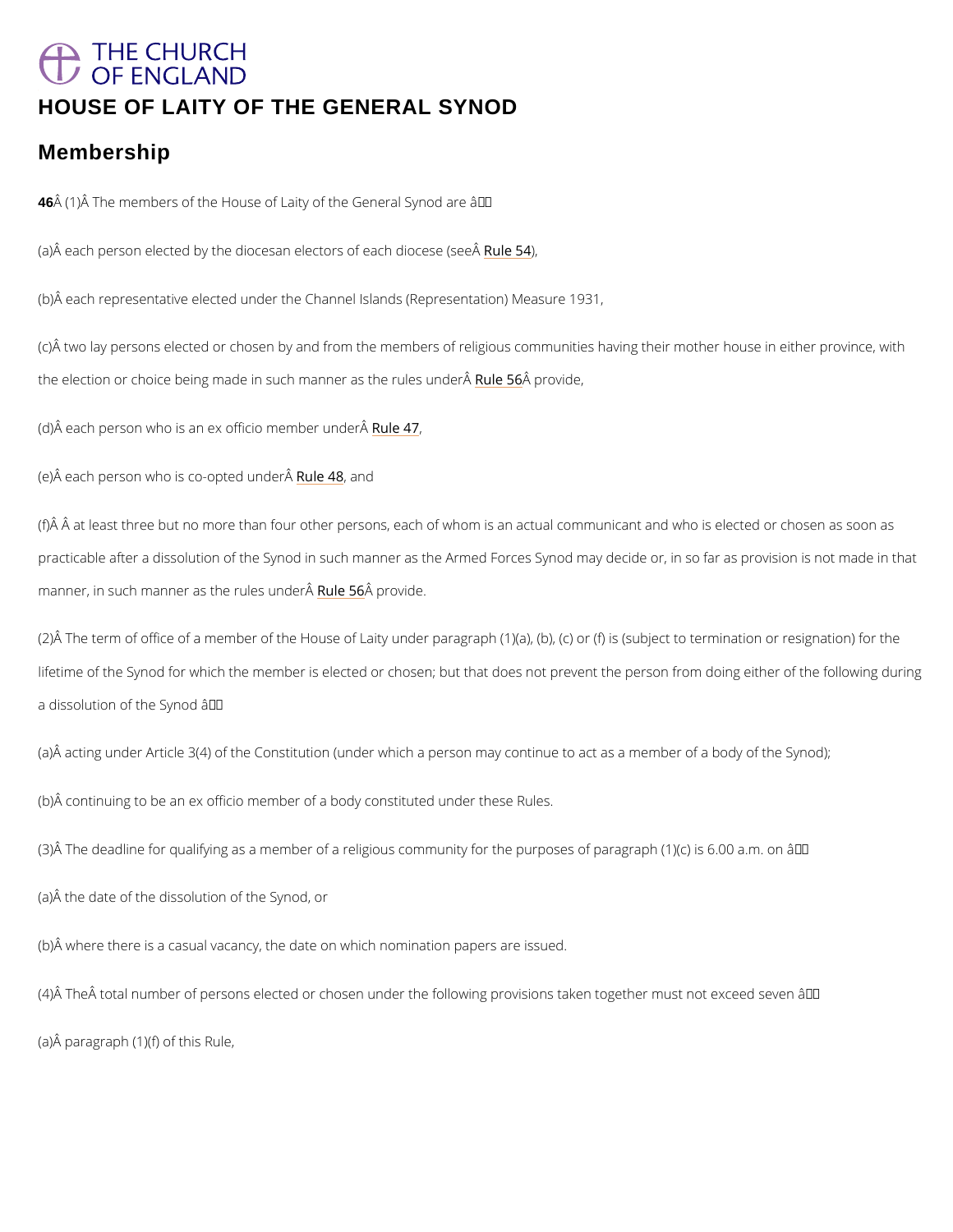<span id="page-1-0"></span>(b)Â in Canon H2 (representation of the clergy in the Lower House of the Convocations), paragraph 1(d) in the form which it takes in relation to the Province of Canterbury, and

(c)Â in Canon H3 (constitution of the Upper Houses of the Convocations), paragraph 1(bb).

(5)Â For the purposes of this Part of these Rules, the diocese in Europe is to be treated as a diocese in the province of Canterbury.

# **Ex officio members**

**47** (1)Â Each of the following, if not in Holy Orders, is an ex officio member of the House of Laity â00

(a)Â the Dean of the Arches and Auditor;

48 $\hat{A}$  (1) $\hat{A}$  The House of Laity may co-opt a lay person aged 18 or over who is an actual communicant; but the number of co-opted members may not at any time exceed five.

(b)Â the Vicar-General of the Province of Canterbury;

(c)Â the Vicar-General of the Province of York;

(d)Â each of the three Church Estates Commissioners;

(e)Â the Chair of the Church of England Pensions Board;

(f) $\hat{A}$   $\hat{A}$  each member of the Archbishops  $\hat{A}$  Council who is an actual communicant;

(g)Â the Chair of the Dioceses Commission.

(2)Â An ex officio member has the same rights and is subject to the same requirements as an elected member.

# **Co-option**

(2)Â A person may be co-opted only if at least two-thirds of the Standing Committee of the House of Laity have consented, either at a meeting or in writing.

(3)Â A co-opted member has the same rights and is subject to the same requirements as an elected member.

(4)Â A co-opted member serves until the next dissolution of the Synod, subject to paragraph (5); but that does not prevent the member from

doing either of the following during a dissolution of the Synod â

(a)Â acting under Article 3(4) of the Constitution (under which a person may continue to act as a member of a body of the Synod);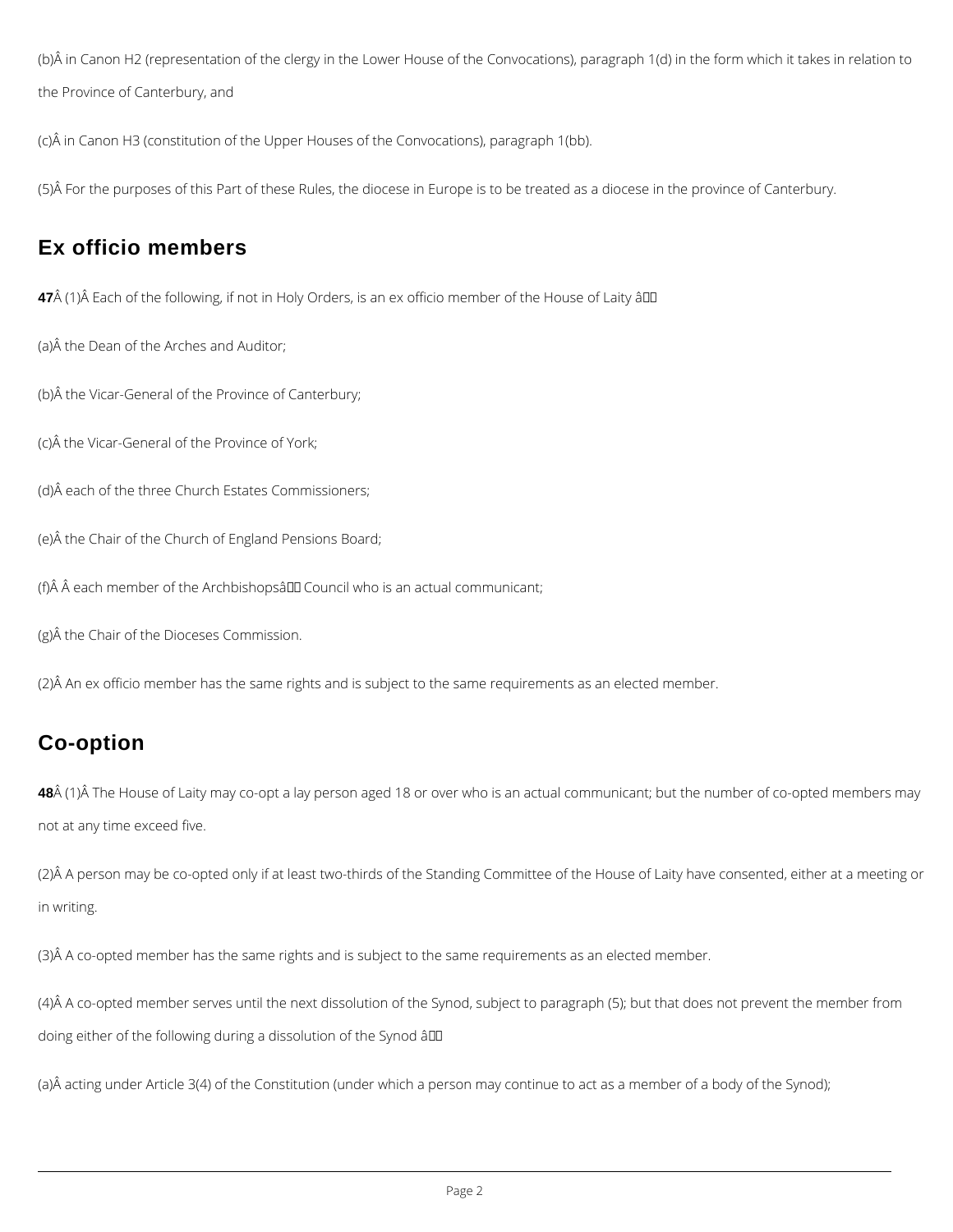(b) $\hat{A}$  continuing $\hat{A}$  to be an ex officio member of a body constituted under these Rules.

(5)Â The House of Laity may impose a shorter term of membership on a co-opted member tha

(6)Â Paragraphs (4) and (5) do not prevent a person from being co-opted on one or more sub

(7)Â The House of Laity may by standing orders make provision to regulate the procedure for provision which is incidental to such appointments or which otherwise gives effect to this Ru

(2)Â Each diocese must have at least three directly elected members, other than the diocese member.

#### Numbers

49 Å (1) Å The total number of the members of the House of Laity elected by the diocesan elect and the representatives elected under the Channel Islands (Representation) Measure 1931 m

(3)Å The total number of directly elected members is to be decided by resolution of the Gene the fifth year after the most recent election of the House of Laity.

(4)Â A resolution under paragraph (3) must apportion the number of directly elected members province of York  $\hat{a} \in$ "

(a)Â in the proportion of 70 to 30 (or as close to that as possible), or

(b) $\hat{A}$  if the resolution specifies some other proportion, in that other proportion (or as close t

(5)Å A resolution under paragraph (3) must divide the number of directly elected members an to be elected by each diocese is as nearly as possible proportionate to the total of  $\hat{a} \in ``$ 

(a)Â the number of names on the rolls of the parishes in that diocese, and

(b)Â the number of names on the mission initiative rolls for mission initiatives in that diocese.

(6)Å The method for making the division required under paragraph (5) is to be specified by the  $\beta$ 

(7) $\hat{A}$  The secretary of each diocesan synod must, no later than 1 August in the fourth year af

certify to the Clerk to the General Synod the total of  $\hat{a} \in$ "

(a)Å the number of the names on the rolls of the parishes in that dio $\mathcal{R}$ ebe,18 adnotified to the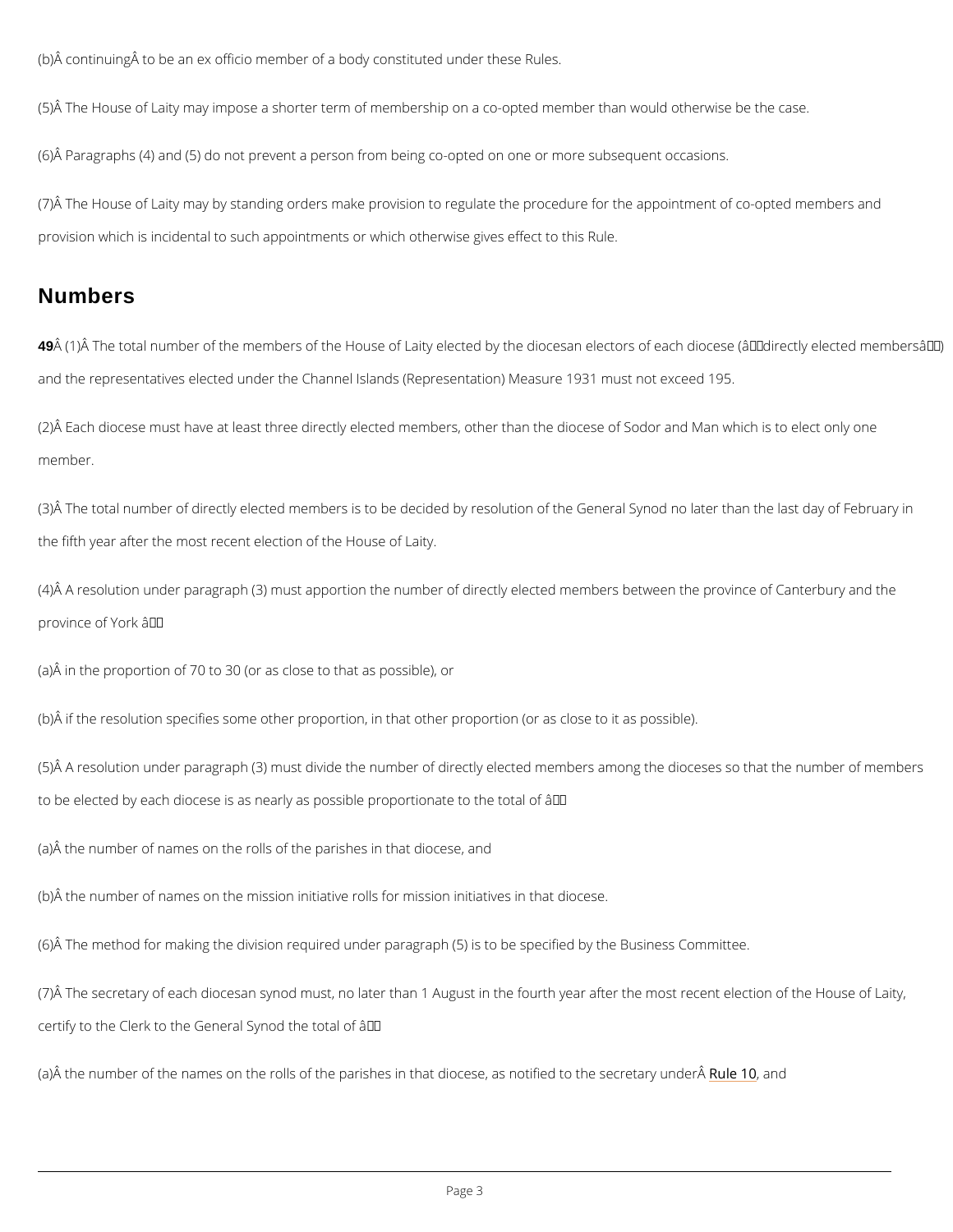<span id="page-3-0"></span>(b) $\hat{\sf A}$  the $\hat{\sf A}$  number of the names on the mission initiative rolls for the mission initiativ $\bf e$ sule th [27](/var/www/www.churchofengland.org/web/part_3_deanery_synods_rules_14_to_28.htm#r27D)D.

(8) $\hat{\sf A}$  The number of directly elected members for a diocese must, once it has been decided by practicable to the secretary of the diocesan synod.

(9)Â If the General Synod is dissolved, or a dissolution is pending, but a resolution under pa Synod may give directions as to deciding and certifying the number of directly elected memb

(10) $\hat{A}$  Directions under paragraph (9) may provide that the numbers decided and certified on having been decided and certified for the purposes of the coming election.

(11) $\mathring{A}$  For the purposes of paragraphs (5)(b) and 7(b), if a mission initiative is in more than initiative roll is to be divided equally between each diocese (but if it is not so divisible with reference to the number of names on the mission initiative roll maintained in the diocese for

(12)Â The reference in paragraph (7)(b) $R$ tuden $\hat{a}$ PrilDinccaltuidomes, uindtehre case of any mission initiative Rule  $2^{6}$   $\theta$  f the Old Rules, a reference to the notification given under Rule paragraph (7)(b) of given  $Rn\hat{A}e 27A(7)$ 

#### Qualifications for election

50  $\rm \AA$  (1)  $\rm \AA$  A lay person is qualified for election for a diocese by the diocesan electors of that

(a)Â each of the first, second and third conditions, and

(b)Â one of the fourth, fifth and sixth conditions.

(2) $\rm \AA$  The first condition is that the person has received Communion according to the use of t with $\hat{A}$ , at least three times in the twelve months preceding the relevant day.

(3)  $\hat{A}$  The second condition is that the person  $\hat{a} \in \hat{B}$ 

(a)Â is confirmed or ready and desirous of being confirmed, or

(b) comes within paragraph 1(b) of Canon B 15A (communicant member of Church which su

(4)Â The third condition is that the person is aged 18 or over on the relevant day.

(5)Å The fourth condition is that the personâ $\in$   $\mathbb {M}$ s name is, as at 6.00 a.m. on the relevant da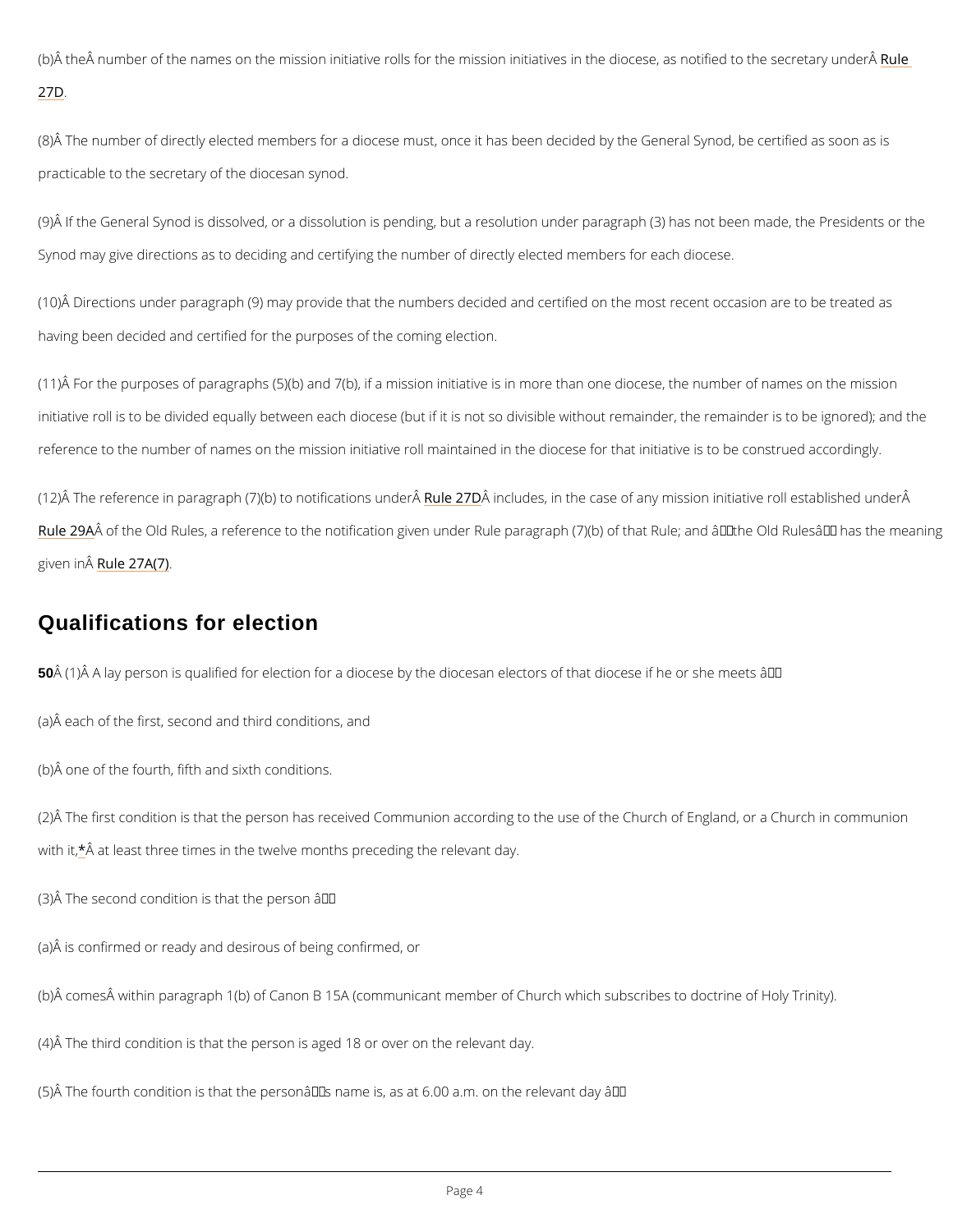<span id="page-4-0"></span> $(a)$  on the roll  $\delta$  anptahreis dhiocese, [o](#page-8-0)r

(b) $\hat{A}$  in the case of a cathedral church which is not a parish church, on the community roll of

 $(6)$   $\hat{A}$  The fifth condition is that, in a case where the area of the diocese includes Westminste cathedral church of Christ in Oxford, the person has at any time in the period of two months declared by the dean to be a habitual worshipper.

(7) $\hat{A}$  The sixth condition is that the person has, at any time in the period of two months begi declared by the leader of a mission initiative in the diocese to be part of the worshipping co

 $(8)$  A person who is on the roll of more than one parish must choose one of those parishes

(9)Ã A person who is part of the worshipping community involved in a mission initiative whicl worshipping community involved in mission initiatives in different dioceses, must choose one Rule.

 $(10)$  The â€~relevant day' means –

(a) $\hat{\sf A}$  may be a candidate for any one of those areas, regardless of whether the parish or cath is in that area, but

(a)Â the date of the dissolution of the Synod, or

(b) $\tilde{A}$  in the case of an election to fill a casual vacancy, the date on which nomination papers

(11) $\hat{A}$  Where a diocese is divided into tw $\bf R$ ude  $\bf \bar m$  of reease as wuhnodes  $\hat{A}$ qualified for election for that

(b)Â may not be a candidate for more than one of those areas at the same time.

#### Electoral areas

51Â (1)Â Each diocese is an electoral area for the purposes of elections to the House of Laity

(2) $\hat{A}$  A diocesan synod may, for the purposes of an election to the House of Laity, divide the

between those areas the number of members to be elected for the diocese; and the number o

least three.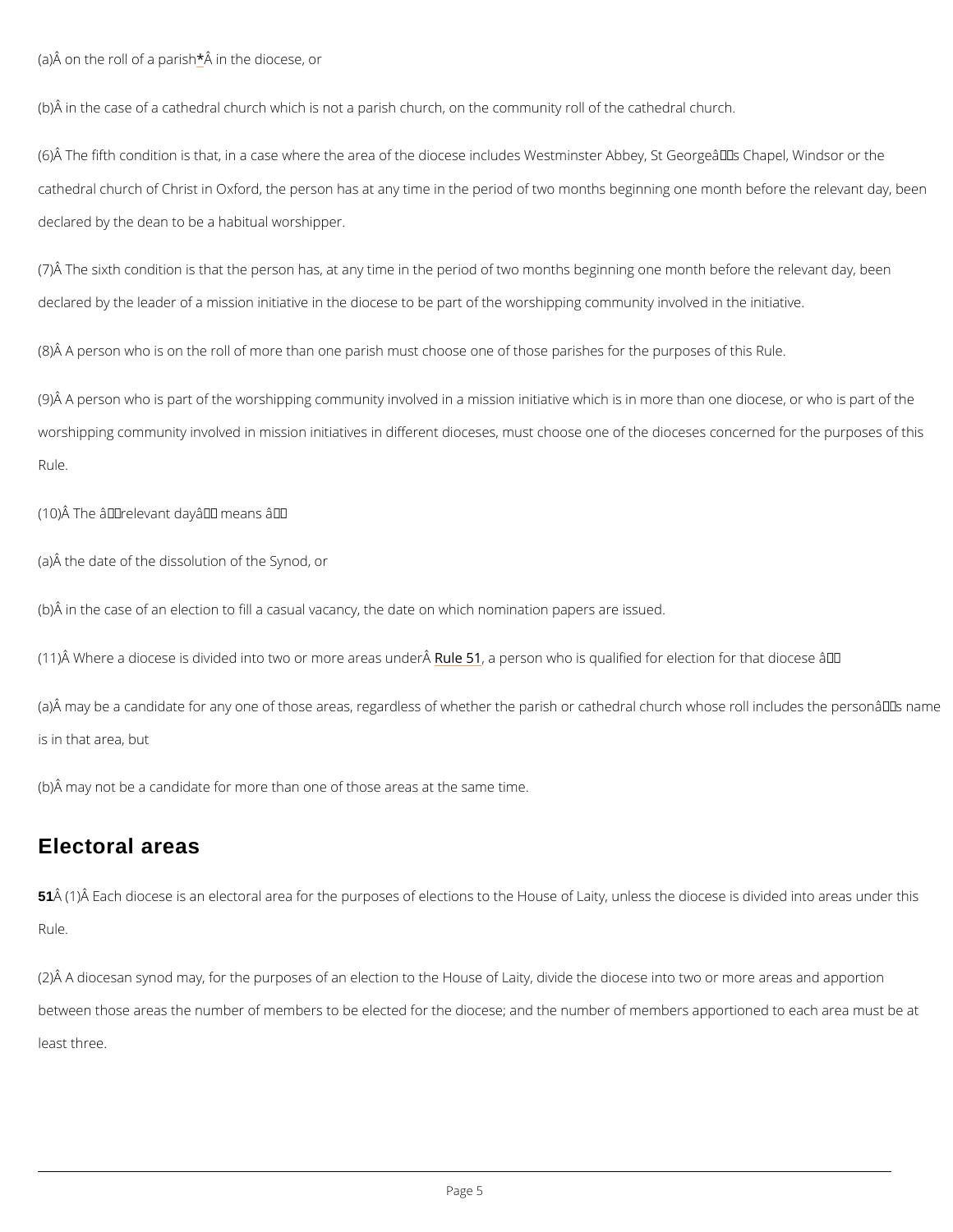<span id="page-5-0"></span>(3)Å But if elections to the House of Laity are conducted by the single transferable vote syst under the General Synod's Standing Orders, the power under paragraph (2) may be exerci

 $(4)$  Where a diocese is divided into areas under this Rule, the election in question is to be separate diocese.

(5) $\hat{\sf A}$  A division of a diocese under this Rule remains in force until it is revoked by the dioce:

(6) $\hat{A}$  Where a diocese is divided under this Rule â $\epsilon$ "

(a) $\hat{A}$  a diocesan elector who is a representative of the laity is entitled to vote in the area to belongs;

(b) $\hat{\mathsf{A}}$  a diocesan elector who is not a representative of the laity is entitled to vote in whichev

52Â (1)Â The elections to the House of Laity are to be carried out in the period of three mont General Synod.

(2)Å The elections are to be carried out in each diocese during such part of that three-month

 $(3)$  This Rule has effect subject to any directions given by the General Synod or the Presid

### Timing

(3) $\hat{A}$  The presiding officer of each diocese must appoint the body nominated under paragraph individual for that purpose.

#### Presiding officer

53 $\hat{A}$  (1) $\hat{A}$  For an election to the House of Laity, the presiding officer in each diocese or, Rwheer [51](#page-4-0), in each area of the diocese is  $\hat{a} \in$ "

(a) $\tilde{A}$  the registrar of the diocese or a person appointed by him or her with the approval of the

(b) $\hat{A}$  if the registrar of the diocese is a candidate in the election, a person appointed by the

(2) A The A Business Committee must nominate an independent body which it is satisfied woul

conduct of an election in the diocese to the House of Laity (including the issue of invitations

far as the election involves a system of electronic voting.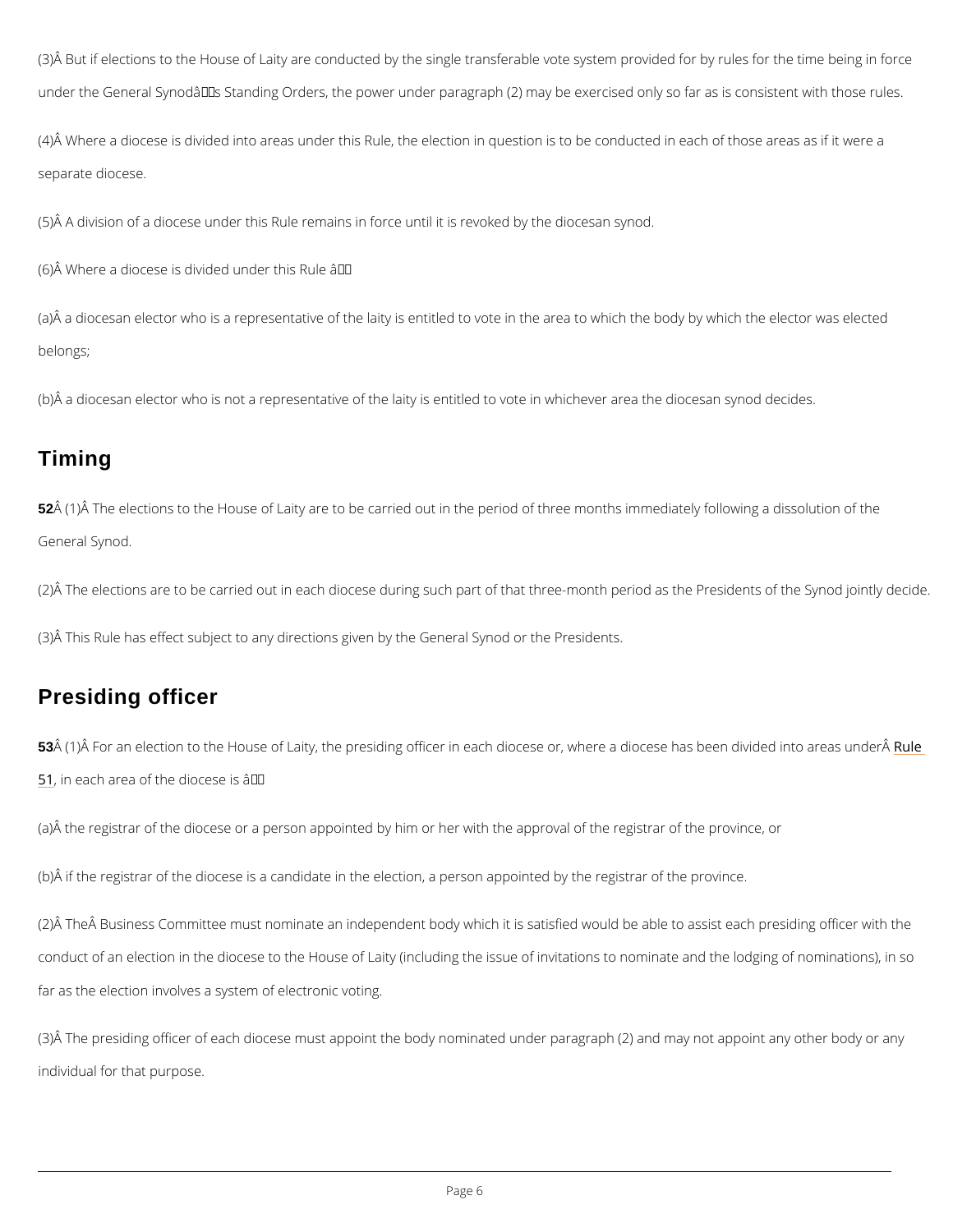<span id="page-6-0"></span>(4)Å The provincial registrars must jointly make rules imposing duties on the presiding office House of Laity held in that diocese.

(5)Å Rules under paragraph (4) are of no effect unless the Business Committee has approved

 $54\,\hat{\rm A}$  (1) $\hat{\rm A}$  A person is entitled to vote in an election to the House of Laity held in a diocese if elector in that diocese.

(2)Å In each diocese other than the diocese in Europe, the diocesan electors are the member diocese, apart from any person who is  $\hat{a} \in$ "

 $(a)$  Â co-opted Ruunlobe  $\hat{A}$  ( $\hat{Q}$ r)

(b) $\hat{A}$  a lay member of a religious community which has separate repr $\hat{R}$ sud  $B$ t $\hat{A}$   $\hat{B}$ (o1n)(ion) the Genera

(3)Å In the diocese in Europe, the diocesan electors are the persons elected by the annual m elected being determined by the bishopâ $\epsilon$ <sup>TM</sup>s council and standing committee of the diocese; elector if he or she is a lay person  $\hat{a} \in$ "

#### Entitlement to vote

(a)Â who is an actual communicant,

(b)Â who is aged 18 or over, and

(c)Â whose name is entered on the electoral roll of a chaplaincy in the diocese.

 $(4)$   $\hat{A}$  The deadline for qualifying as a diocesan elector in an election to the House of Laity is

(a)Â the date of the dissolution of the Synod, or

(b) $\hat{A}$  in the case of an election to fill a casual vacancy, the date on which invitations to nom

(5)A The diocesan electoral registration officer must, at least 21 days bef<mark>&nuelein5vo5jitva eiolinis</mark> to r

secretary of each  $\hat{A}$  deanery synod in the diocese a copy of the names and addresses recorde

 $(6)$  The secretary of each deanery synod must, within seven days of receiving the copy nam registration officer with  $\hat{a} \in$ "

(a)Â if the names and addresses are correct, a certificate in writing to that effect, or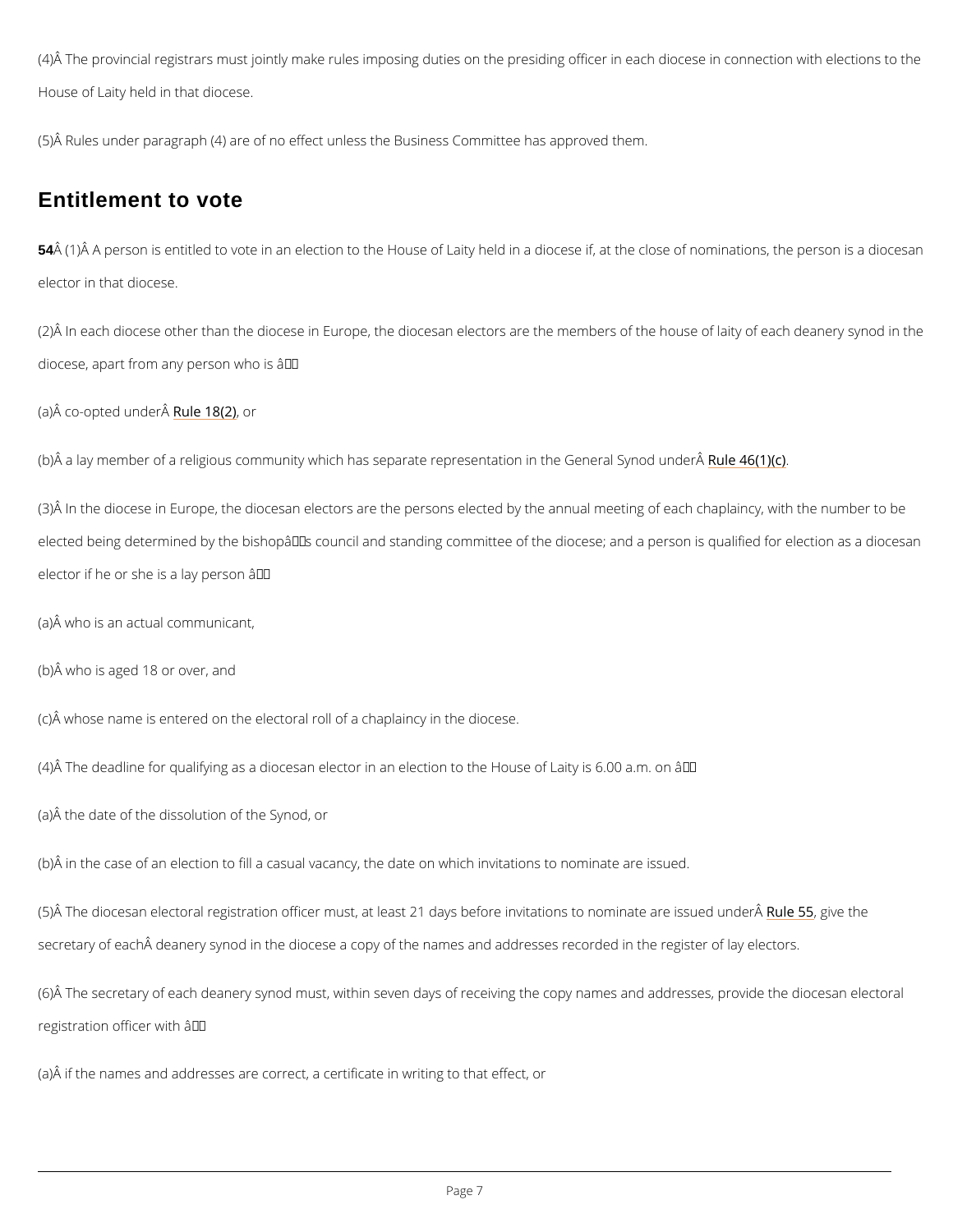<span id="page-7-0"></span>(b)Â if they are not correct, a notification in writing of the corrections required.

(7) $\hat{A}$  In ascertaining for the purposes of paragraph (6) whether the names and addresses are ask each elector who has not provided an email address whether he or she wishes to provide

(8)Å The diocesan electoral registration officer must, no later than seven days <u>bReufloer</u>,nominate investations to nominate are invested under  $\epsilon$  5 and the 1st are issued under  $\epsilon$  5 and 1st at copy of the names and addresses (with any corrections required having been made) to the pr

(9)Â The register of lay electors must be available for inspection at the diocesan office durin nominate un Rule  $R\ddot{\bm{\theta}}$   $\ddot{\bm{\theta}}$  sand ending with the close of nominations.

(10)Å The register of lay electors must, in the form in which it is made available for inspecti personal data.

(11) $\mathring{A}$  Corrections to the register may be made up until the close of nominations; but after th or removed from the register until the declaration of the result of the election.

55 $\hat{A}$  (1) $\hat{A}$  A candidate for election in a diocese to the House of Laity must be nominated by tw the diocese.

(2)Å The presiding officer in each diocese must ensure that each diocesan elector in the dio

(3)Å If a person who is qualified for election but is not a diocesan elector requests a nomina person is issued with a nomination paper.

 $(4)$  The presiding officer must determine the period within which nominations are to be give must be at least 28 days beginning with the day after that on which the invitations to nomina

(5)Å The Åpresiding officer must ensure that, when an invitation to nominate is issued to a p when nominations close.

## Nomination



56Â (1)Â The General Synod must make rules relating to the conduct of an election to the Hou  $v$  aca[nc](#page-9-0)ty).

(2) $\hat{A}$  The rules may, in particular, make provision as to â $\epsilon$ "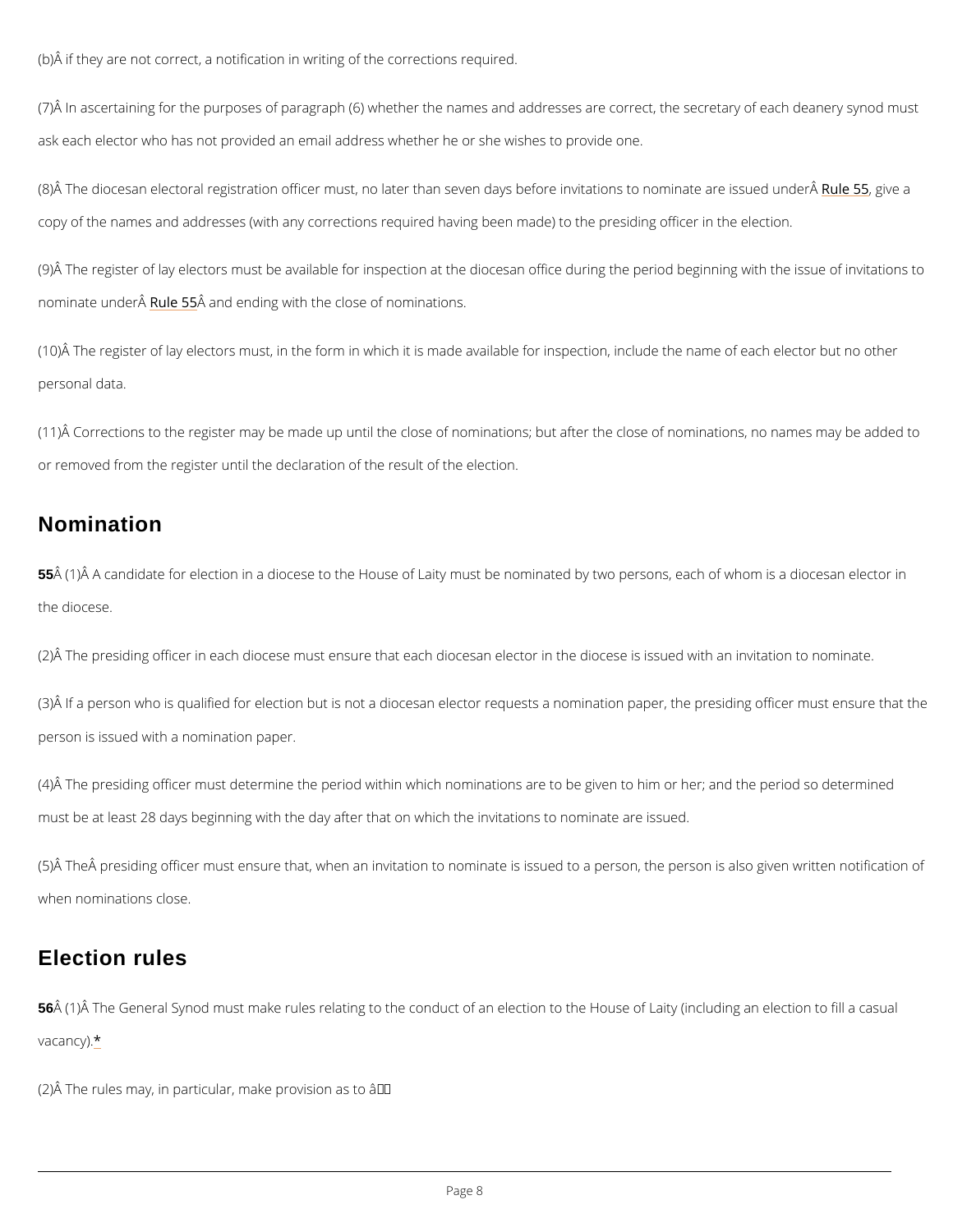<span id="page-8-0"></span>(a)Â the system by which, and the manner in which, the election is to be conducted;

(b) $\hat{A}$  the process for issuing invitations to nominate and for the lodging and scrutiny of nomin

(c)Â the conditions for the validity of a nomination;

(d)Â the preparation, circulation and distribution of election addresses and other election papers;

(e)Â the conditions for the validity of a vote in the election;

(f) $\hat{A}$  the functions which the presiding officer is required or authorised to carry out in conned

(g)Å the assistance which the bodyRunlœm  $\sin 2\theta$  and under  $\sin \theta$  to a presiding officer;

(h)Â the entitlement of a presiding officer to a fee for the exercise of a function in connection nominated un alle  $\tilde{A}$  and  $\tilde{B}$  ( $\tilde{B}$  and fee for the assistance it provides to a presiding officer;

(3) $\rm \AA$  The rules may, in so far as they provide for an election to the House of Laity to involve of any provision of these Rules.

 $(4)$  Å The rules may â $\in$ "

(i)Â the liability to pay the expenses of the election.

(a)Â make different provision for different cases;

(b)Å make provision which applies generally or for specified cases or subject to specified ex

(c)Â make supplementary, transitional or saving provision;

(d)Â make provision which confers a discretion on a person.

(5)Â The rules are to be made in accordance with the Standing Orders of the General Synod.

Notes

[\\*](#page-3-0)Å A list of Churches in communion with the Church of England can be found in the Suppleme

Canons of the Church of England (available in print from Chhattphs Hows are Ruhbulring hing and integation at h

[and-thinking/canons-chu](https://www.churchofengland.org/more/policy-and-thinking/canons-church-england))ch-england

 $\mathring{A}$  A person whose name is on the roll of a guild church in the City of London is treated for t

of the parish in which the guild chuR  $\bm{v}$  hei $\bm{\hat{s}}$  $\bm{\hat{s}}$  $\bm{\hat{s}}$   $\bm{\hat{s}}$   $\bm{\hat{a}}$   $\bm{\hat{u}}$   $\bm{\hat{a}}$   $\bm{\hat{g}}$   $\bm{\hat{e}}$   $\bm{\hat{d}}$  : see  $\bm{\hat{A}}$